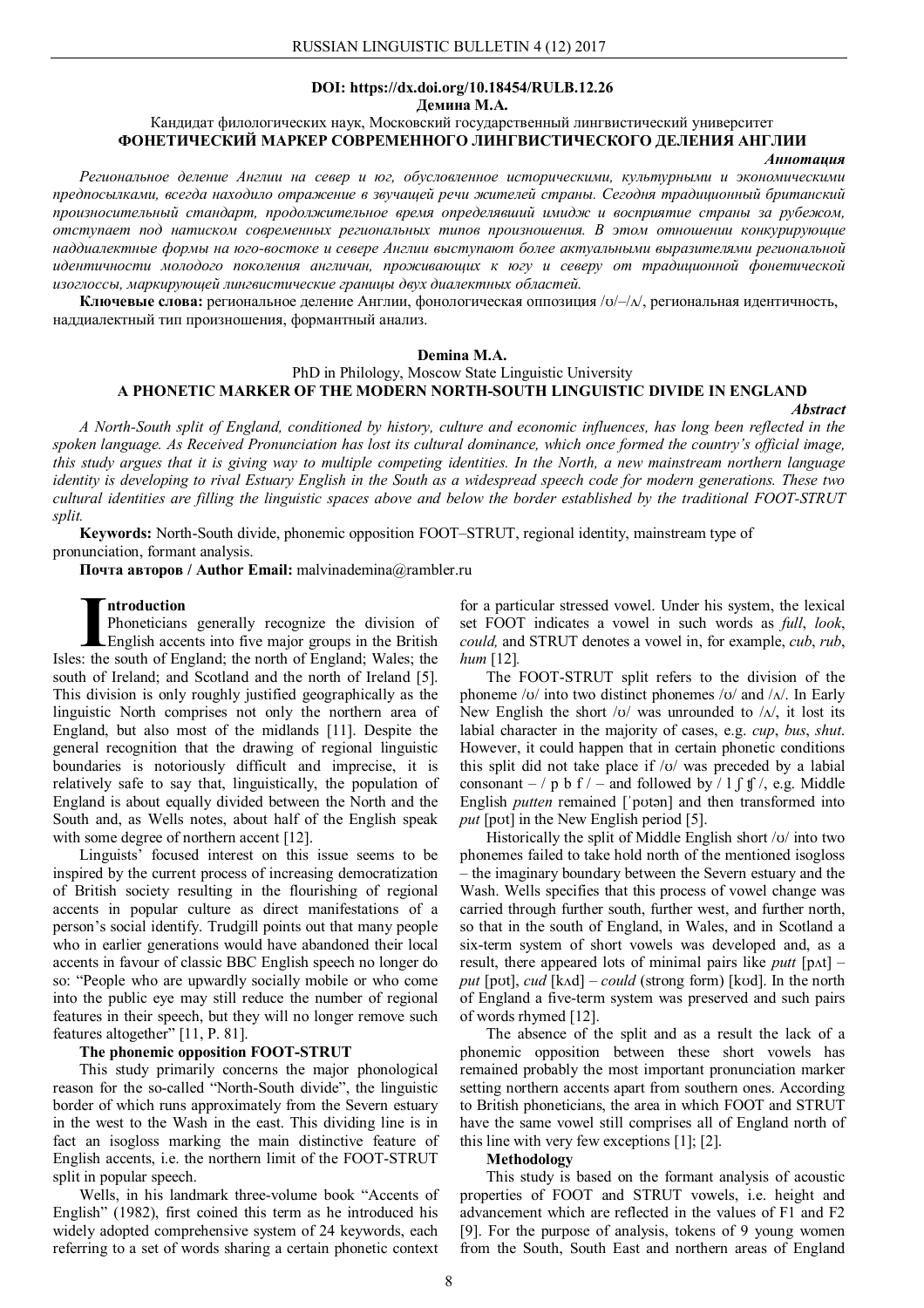were subjected to acoustic measurement with the help of Praat computer software designed for speech analysis and synthesis. A number of studies have observed the tendency for women to use more of the innovative and positively evaluated pronunciation variant than men. Very often this fact is seen as indicating women's greater sensitivity to what is considered prestigious, i.e. women seem to lead men in the use of the incoming variant and set trends affecting the pronunciation standard in the future. The generalizations about gender and language variations, as well as the scientific value of female speech for empirical research are discussed in detail in Labov (2001) [7].

The wide corpus of the recorded unprepared speech data makes 92 min 23 sec. This study selected 184 tokens for close acoustic analysis. They included 78 instances of the stressed FOOT, among them *foot*, *took*, *look*, *good*, *put*, *book*, *hood*, *should* (strong form), *could* (strong form), *push* etc.

There are also 106 instances of STRUT; for example *suffer*, *suffering*, *studies*, *suddenly*, *stuff*, *above*, *Liverpudlians*, *other*, *touch*, *just* etc. All tokens of the two vowel variables were transcribed using IPA notation, and grouped according to the variant categories. Further quantitative analysis made it possible to estimate the distribution of variants of FOOT and STRUT on the basis of the aggregated scores for each speaker shown as rounded percentages below.

**Results**

## *The FOOT-STRUT contrast in South and South East accents of England*

Table 1 and Fig.1 present the results of the formant analysis of FOOT and STRUT vowels in the tokens of females from the South and South East, and exhibit an obvious phonemic contrast between FOOT and STRUT vowels.

Table 1 – The mean F1 and F2 values of FOOT and STRUT variables of five young females from the South and South East *(Hz)*

| 1.431        |        |     |                 |     |             |      |                 |     |           |    |  |  |
|--------------|--------|-----|-----------------|-----|-------------|------|-----------------|-----|-----------|----|--|--|
|              | London |     | <b>Brighton</b> |     | Southampton |      | <b>Guilford</b> |     | Gravesend |    |  |  |
|              | F1     |     | F1              |     | F1          | F2   | F1              |     | F1        | F2 |  |  |
|              |        |     |                 |     |             |      |                 |     |           |    |  |  |
| <b>FOOT</b>  | 46     |     | 60              |     | 60          | 1800 | 50              |     | 50        | 19 |  |  |
|              |        | 713 |                 | 700 |             |      |                 | 200 |           | 00 |  |  |
| <b>STRUT</b> | 72     |     | 82              |     | 82          | 1570 | 76              |     | 80        | 13 |  |  |
|              |        | 633 |                 | 20  |             |      |                 | 625 |           |    |  |  |

The realizations of the STRUT vowel, although showing some variation between the speakers, appear to be quite open and centralized with  $F1_{mean} = 790$  Hz and  $F2_{mean} = 1500$  Hz. These formant values deviate somewhat from the standard F1  $= 914$  Hz, F2 = 1459 Hz [3] signifying a slightly raised

quality of STRUT which may be realized as  $[\Lambda]$ ,  $[\mathfrak{p}]$  and  $[\mathfrak{g}]$ in the analyzed tokens. In Kent and East Sussex such back variants as [ɑ] and [ɒ] for STRUT are encountered, e.g. *another* [әˈnɑðә] F1 = 1000 Hz, F2 = 1300 Hz (Kent); *other*  $\lceil \vec{p00} \rceil$  F1 = 800 Hz, F2 = 1250 Hz (East Sussex).



Fig. 1 – The FOOT-STRUT contrast in South and South East accents of England (mean values of the vowels of five young females)

The FOOT values  $F1_{mean} = 530$  Hz,  $F2_{mean} = 1860$  Hz demonstrate a more fronted and more open realization of the vowel than in RP (F1 = 410 Hz, F2 = 1340 Hz) [3]. But still the phonemic contrast between FOOT and STRUT is very vivid with the average 32% (F1) and 23% (F2) difference between the two vowels.

The female speakers from Hampshire, Surrey and Kent have even a more fronted character of FOOT than the subject from London. Most researchers are unanimous that London is

the most influential source of phonological innovation in England [2]; [5]; [10], but in case of the FOOT vowel, according to some phoneticians, younger speakers in London maintain the use of [ʊ], but South East regional speakers under 30 have unrounded, centralized variants, e.g. [ $\ddot{\text{o}}$ ] [10]. Thus there is much internal differentiation in the general South Eastern urban/suburban region. Linguists explain this state of affairs by the desire of some residents to exhibit a truly London identity if they commute daily to central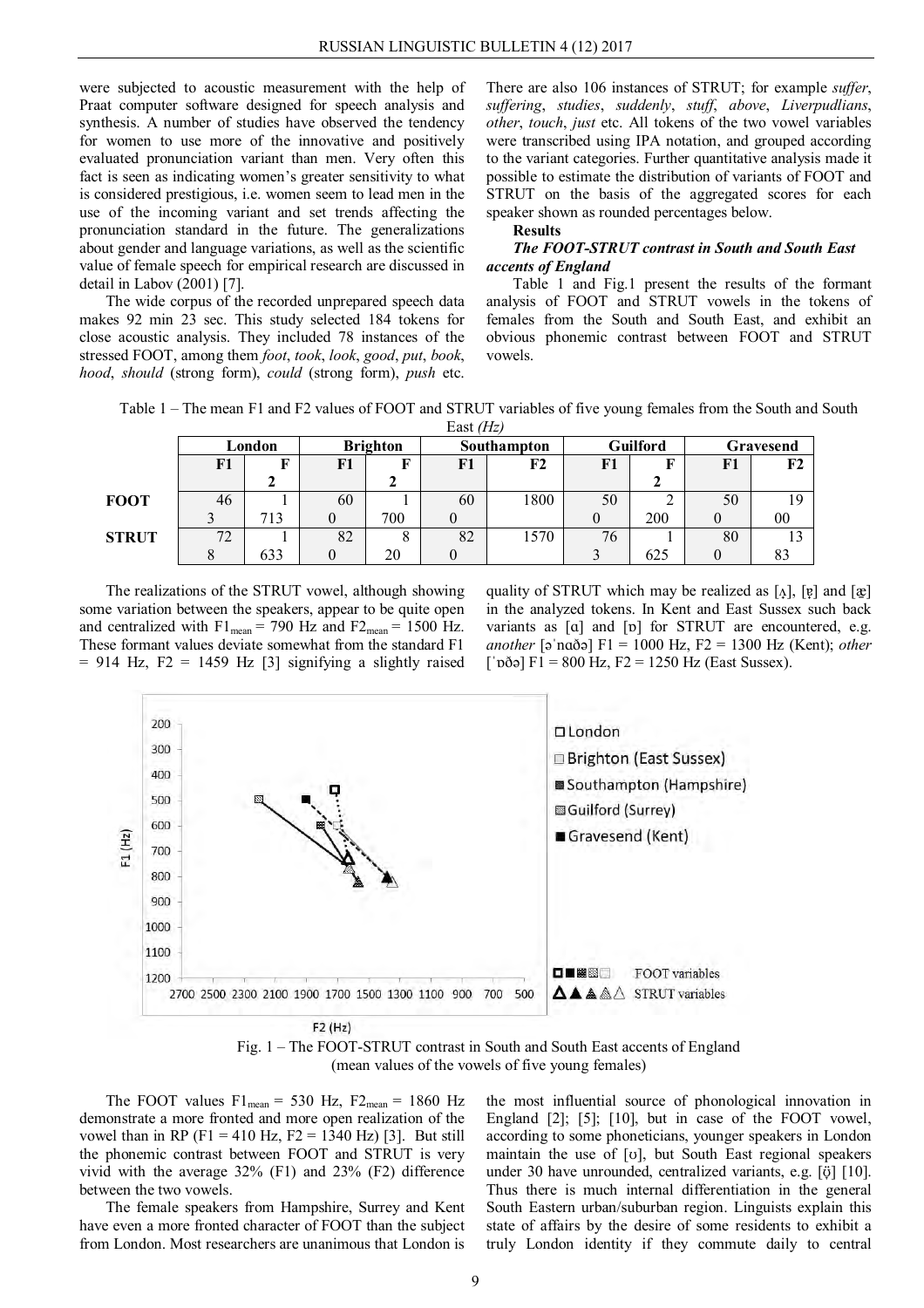London for work, partly from an urge to "fit in" in the metropolis, and by the opposite wish of those who rarely visit the city centre and strive to preserve the regional contrast.

## *The FOOT-STRUT contrast in northern accents of England*

Northern accents of England as mentioned above lack the phoneme [ʌ] and the opposition FOOT-STRUT altogether, as generally recognized by the majority of linguists. In this respect, northern accents of England are often viewed as more conservative and traditional, resembling to some extent the language of the ancestors, in contrast to those in the south where the population has been generally more mobile [11]; [13].

Nevertheless, the northern five-term system of short vowels is by no means stable and exhibits a great deal of variation. The ongoing changes in the northern vowel system are in many ways provoked by the dual motivation of younger speakers to follow fashionable pronunciation trends and at the same time to preserve their regional identity. The impact of modern technology is intensifying this trend, since modern young northerners can retain their territorial roots and take part in the wider culture and economy of the country

(and globally) through use of Internet and communication tools. They may have no need to follow the example of previous ambitious generations who felt obliged to go south to pursue economic opportunities. They aim, as Foulkes and Docherty (1999) also argue, to sound like northerners but *modern* northerners [6]. Therefore, it is clear that ongoing changes are not characterized by convergence towards the standard form, but rather towards a distinctively *northern mainstream* type of pronunciation with regional features adopted over a wide geographical area. Thus speakers try to avoid variants which they perceive to be particularly indicative of their local roots, and at the same time adopt some features which are perceived to be non-local but also identifiably northern. This process of establishing a northern mainstream type of pronunciation is clearly far from being complete and has influenced particular regions to a different extent.

Therefore the presence of the FOOT-STRUT contrast in northern accents of English is an open question for discussion as it may be realized as a continuum of variables which differ in terms of their advancement, height and roundness.

| Tour young remares from the typith of England (TIZ) |    |           |    |                   |                |                  |       |     |  |  |  |
|-----------------------------------------------------|----|-----------|----|-------------------|----------------|------------------|-------|-----|--|--|--|
|                                                     |    | Liverpool |    | <b>Manchester</b> |                | <b>Newcastle</b> | Leeds |     |  |  |  |
|                                                     | F1 | F         | F1 | F2                | F1             | F2               | F1    | F2  |  |  |  |
|                                                     |    |           |    |                   |                |                  |       |     |  |  |  |
| <b>FOOT</b>                                         | 59 |           | 79 | 139               | 0 <sub>1</sub> | 14               | 45    | 142 |  |  |  |
|                                                     |    | 365       |    |                   |                | 16               |       |     |  |  |  |
| <b>STRUT</b>                                        | 64 |           | 73 | 140               | 58             | 14               | 65    | 172 |  |  |  |
|                                                     |    | 28        |    |                   |                | 65               |       |     |  |  |  |

Table 2 – The mean F1 and F2 values of FOOT and STRUT variables of four young females from the North of England (Hz)

The contrastive analysis of the FOOT-STRUT variables in the selected tokens of four young women from northern cities of England (Table 2, Fig. 2) shows that the most significant acoustic contrast between them was demonstrated by the female from Leeds, whose formant values for FOOT and STRUT differ by 31% (F1) and 18% (F2). The STRUT vowel appears as stressed [ә] with  $F1_{mean} = 657$  Hz and  $F2_{mean}$ = 1727 Hz in her tokens. Phoneticians specify that such a realization is often heard in the north of England among middle-class speakers, particularly women when their speech is more self-conscious than usual [4]; [8]. So, it is probably true to say that the speaker from Leeds does to some extent have a FOOT-STRUT opposition, but it is variably neutralized and sometimes of uncertain incidence. A stressed mid or half-close [ә] in STRUT, central and unrounded, is mentioned by Wells particularly as a characteristic of northern near-RP with its lack of distinction between the strong and weak forms of *but*, *does*, *must*, *us*. An open quality of the vowel in STRUT words, according to the linguist, does represent a genuine modification of a broad northern accent and is often adopted by the upwardly-mobile speaker [12].



Fig. 2 – The FOOT-STRUT contrast in the northern accents of England (mean values of the vowels of four young females)